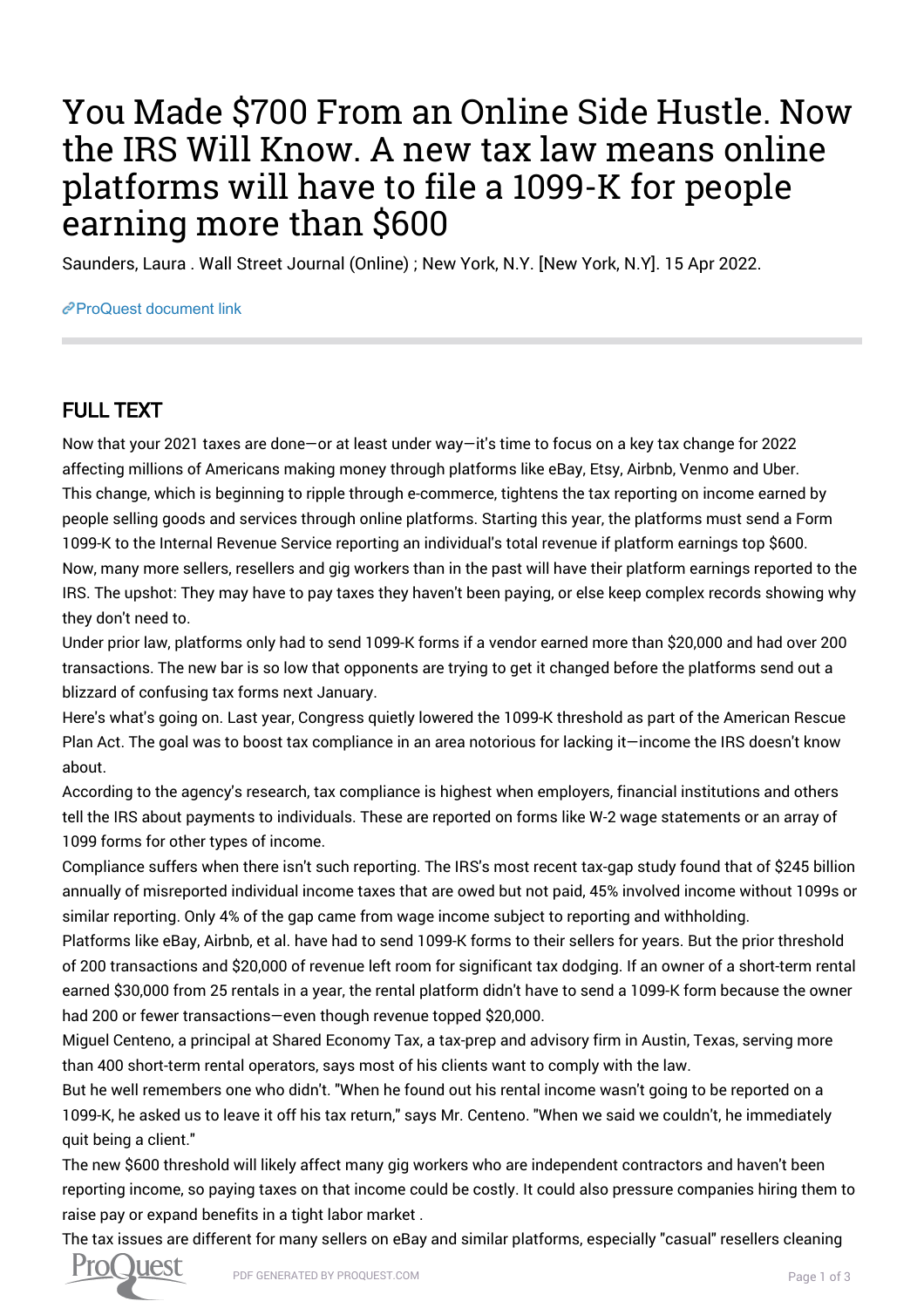out closets and attics. These vendors may not owe tax at all if they're selling items for less than they paid—or, when it comes to items inherited from Grandma, less than the item's value on the date of death. They also won't have to submit a form to the IRS detailing the purchase and selling prices of items, at least for now. Still, fear of becoming entangled with the IRS is prompting some sellers to back off.

John Biscuti, 36, is a New York-based guitarist who works in a wedding cover band in addition to his day job at a tech firm. He enjoys buying, trying out, and then selling vintage guitars for a small profit or loss on Reverb, a platform for musical instruments and gear. Now, he's not selling at all.

"I want to avoid tax hassles, and so do a lot of people I know," says Mr. Biscuti. "If I sell, I'll use something like Craigslist, but that means a far smaller market." Craigslist doesn't issue 1099-Ks because it doesn't transfer payments between buyers and sellers.

Alarmed by the \$600 threshold's effects on e-commerce, some members of Congress are hoping to change the law for 2022. Proposals include repealing current law and restoring prior thresholds , or raising the 1099-K bar to \$5,000 .

Nina Olson is one prominent tax specialist supporting an increase in the threshold, perhaps to \$5,000. Ms. Olson, the longtime National Taxpayer Advocate at the IRS, now heads the Center for Taxpayer Rights.

She points out that the \$600 threshold for 1099-K forms, which also applies to two other 1099 forms received by self-employed workers, derives from a 1950s provision that wasn't adjusted for inflation. If it had been, these thresholds would now be about \$6,000, and she hopes Congress will raise them for all three forms.

Meanwhile, platforms are changing systems to comply with the \$600 threshold. Venmo, the payments app, asks senders of funds whether the payment is to "friends and family," as for a share of a restaurant bill, or for "goods and services."

Only payments for goods and services receive purchase protection, and recipients of more than \$600 in this category won't receive their payments until they provide Social Security numbers or other tax IDs.

As platforms adjust, sellers, resellers and gig workers using them need to check the new law's effects as well. There's no guarantee it will be loosened.

Write to Laura Saunders at laura.saunders@wsj.com

You Made \$700 From an Online Side Hustle. Now the IRS Will Know.

Credit: By Laura Saunders

## DETAILS

| Subject:                       | Taxes; Compliance; American Rescue Plan Act 2021-US; Rentals; Earnings                                            |
|--------------------------------|-------------------------------------------------------------------------------------------------------------------|
| <b>Business indexing term:</b> | Subject: Taxes Compliance American Rescue Plan Act 2021-US Earnings;<br><b>Corporation: Airbnb</b>                |
| Company / organization:        | Name: Airbnb; NAICS: 561599; Name: Internal Revenue Service--IRS; NAICS: 921130;<br>Name: Congress; NAICS: 921120 |
| <b>Publication title:</b>      | Wall Street Journal (Online); New York, N.Y.                                                                      |
| <b>Publication year:</b>       | 2022                                                                                                              |
| <b>Publication date:</b>       | Apr 15, 2022                                                                                                      |
| column:                        | Tax Report                                                                                                        |